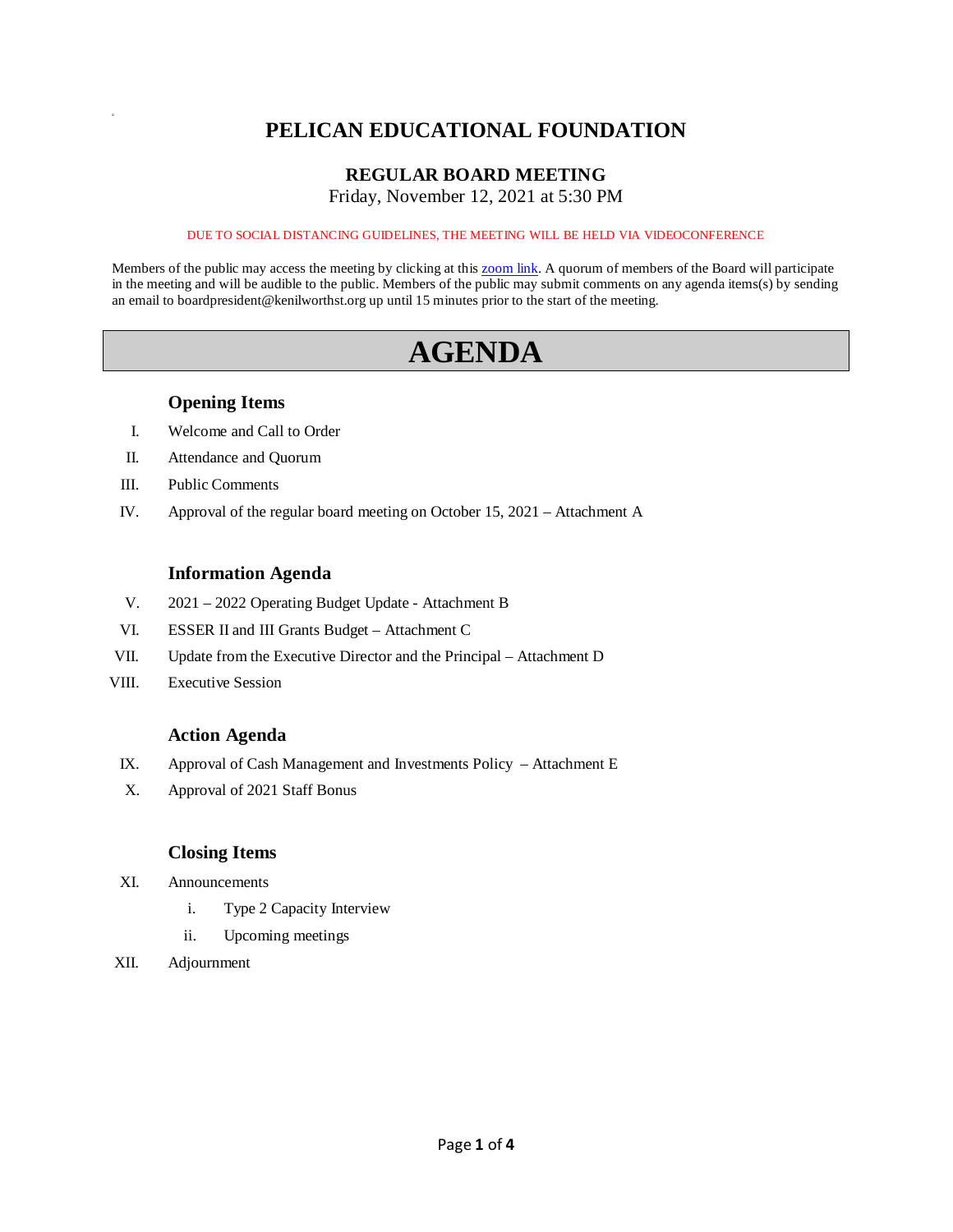#### **MINUTES**

#### **PELICAN EDUCATIONAL FOUNDATION REGULAR BOARD MEETING**

Friday, November 12, 2021 at 5:30 PM

#### DUE TO SOCIAL DISTANCING GUIDELINES, THE MEETING WAS HELD VIA VIDEOCONFERENCE ON ZOOM PLATFORM.

I. Welcome and Call to Order

These are the minutes of a regular meeting of the Board of Directors of Pelican Educational Foundation Inc. (PEF), a Louisiana non-profit corporation. This meeting was held at 5:30 p.m. on Friday, November 12, 2021 virtually through Zoom. This meeting was called to order by Dr. Orhan Kizilkaya, the President.

II. Attendance and Quorum

Present: Dr. O. Kizilkaya, Mr. E. Sarac, Ms. K. Harris, Dr. M. Stafa, and Dr. S. Wiley. Absent: Dr. O. Kazan, Mr. S. Uwaezoke (joined at 6:25 PM for the training). Also in Attendance: Mr. H. Suzuk, Mrs. H. Regis (left at 6:35 PM), Mr. S. Charybayev, and Kevin Gutierrez from LAPCS joined at 6:25 PM for the training.

- III. Public Comments No public comment.
- IV. Approval of the regular board meeting on October 15, 2021 Attachment A Motion: Approve the minutes of the regular board meeting held on October 15, 2021. Moved by: Dr. S. Wiley. Seconded by: Dr. M. Stafa. Discussions: The minutes of the board meeting held on October 15 was presented and discussed. Approved unanimously.

#### **Information Agenda**

- V. 2021 2022 Operating Budget Update Attachment B Mr. Suzuk and Mr. S. Charybayev presented the updated actual operating budget for 2021-2022 fiscal year as of November 12, 2021.
- VI. ESSER II and III Grants Budget Attachment C Mr. Suzuk presented the submitted budget for ESSER II and ESSER III grants. It is pending final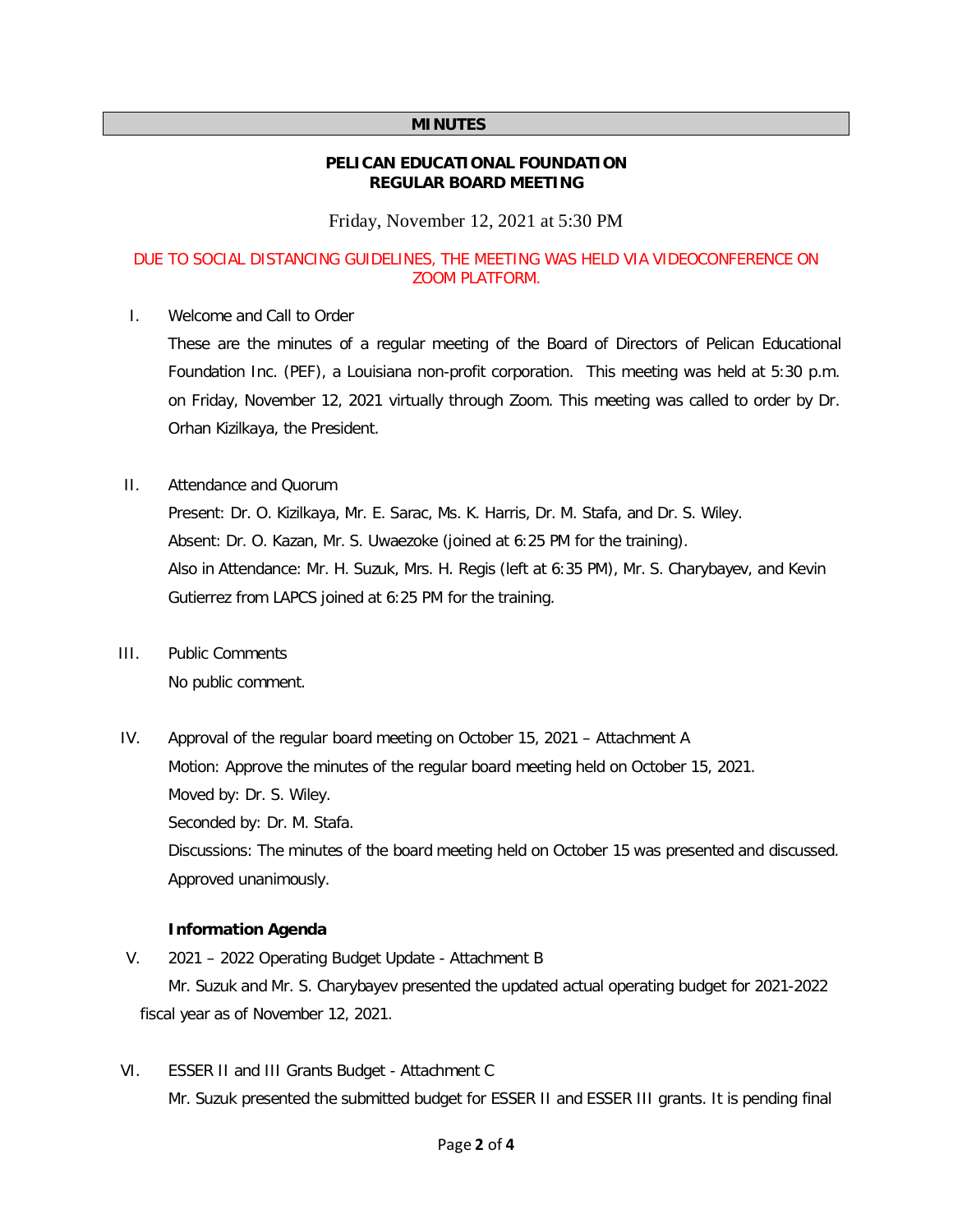approval from the Department of Education. Kenilworth has received \$1,068,706 through ESSER II, and \$2,400,161 through ESSER III grants.

- VII. Update from the Executive Director and the Principal Attachment D Mr. Suzuk and Mrs. Regis presented the report as detailed in Attachment D.
- VIII. Executive session regarding inquiry of a new facility purchase Motion: Dr. Kizilkaya made a motion to move into executive session at 6:02 PM. Mr. Sarac seconded. Motion: Dr. Kizilkaya made a motion to end executive session at 6:24 PM. Dr. Stafa seconded.

## **Action Agenda**

- IX. Approval of Cash Management and Investments Policy Attachment E Motion: To approve Cash Management and Investments Policy for Pelican Educational Foundation as required by BESE Bulletin 126. Moved by: Dr. Stafa. Seconded by: Ms. Harris. Discussions: Mr. Suzuk presented the 2021-2022 Cash Management and Investments Policy for
- X. Approval of 2021 Staff Bonus

Pelican Educational Foundation. Approved unanimously.

Motion: To approve onetime payment of \$400 bonus to all employees of Kenilworth Science and Technology School in December 2021 paycheck.

Moved by: Ms. Harris.

Seconded by: Mr. Sarac.

Discussions: Mr. Suzuk and Mrs. Regis requested \$400 bonus payment for all Kenilworth staff in December to boost staff morale. Administrative team will work on accountability bonus, and testing incentives for 2021-2022 school year, and bring to the board's approval in January. Approved unanimously.

#### **Closing Items**

- XI. Announcements
	- i. Type 2 Capacity Interview for the K8 charter school application will be on November 17, 2021. Dr. Kizilkaya, and Mrs. Harris will participate in the interview to represent Pelican Educational Foundation board.
	- ii. Upcoming meetings: The next regular board meeting will be on January 16, 2022,